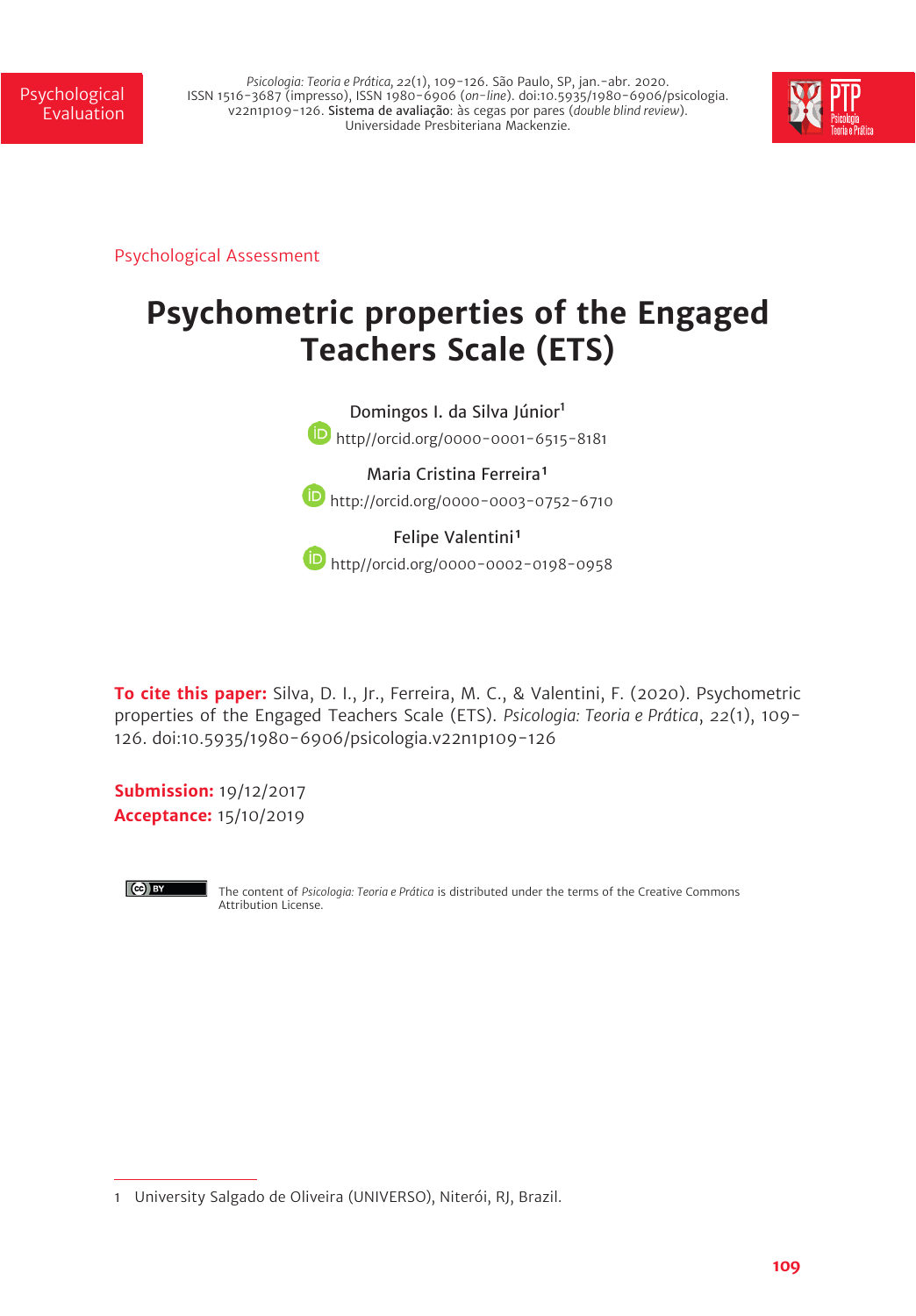#### **Abstract**

Work engagement is an affective-motivational condition that generates willingness, involvement at work and focused effort on the accomplishment of tasks by the employee. This study joined validity evidence for the Engaged Teachers Scale (ETS) in the Brazilian context. The sample consisted of 417 teachers, male and female (62.1% female). The confirmatory factor analyses evidenced that the original model of the instrument, which consists of 16 items distributed in four factors, showed the best fit to the data. The scale revealed invariance for sex, application type (face-to-face or online), age range and teaching experience. The internal consistency rates range between 0.66 and 0.85. Furthermore, the scale showed convergent validity indicators with work engagement and affective organizational commitment. The good psychometric qualities of the scale recommend its future use in research of engagement in teachers.

**Keywords:** work engagement; teacher; teacher's work engagement; confirmatory factor analysis; psychometrics.

# **PROPRIEDADES PSICOMÉTRICAS DA ESCALA DE ENGAJAMENTO NO TRABALHO DE PROFESSORES (EEP)**

#### **Resumo**

O engajamento no trabalho caracteriza-se por um estado afetivo-motivacional que gera disposição no empregado, envolvimento com o trabalho e esforço concentrado na realização das tarefas. O estudo reuniu evidências de validade da Escala de Engajamento de Professores (EEP) no contexto brasileiro. A amostra foi composta por 417 professores, de ambos os sexos (62,1% feminino). As análises fatoriais confirmatórias evidenciaram que o modelo original do instrumento, composto por 16 itens, distribuídos em quatro fatores, foi o de melhor ajuste aos dados. A escala apresentou invariância para sexo, tipo de aplicação (presencial ou online), faixa etária e tempo de docência. Os índices de consistência interna dos fatores variaram de 0,66 a 0,85. A escala apresentou, ainda, indicadores de validade convergente com o engajamento no trabalho e o comprometimento organizacional afetivo. As boas qualidades psicométricas da escala recomendam seu uso futuro na pesquisa do engajamento em professores.

**Palavras-chave:** engajamento no trabalho; professor; engajamento do professor; análise fatorial confirmatória; psicometria.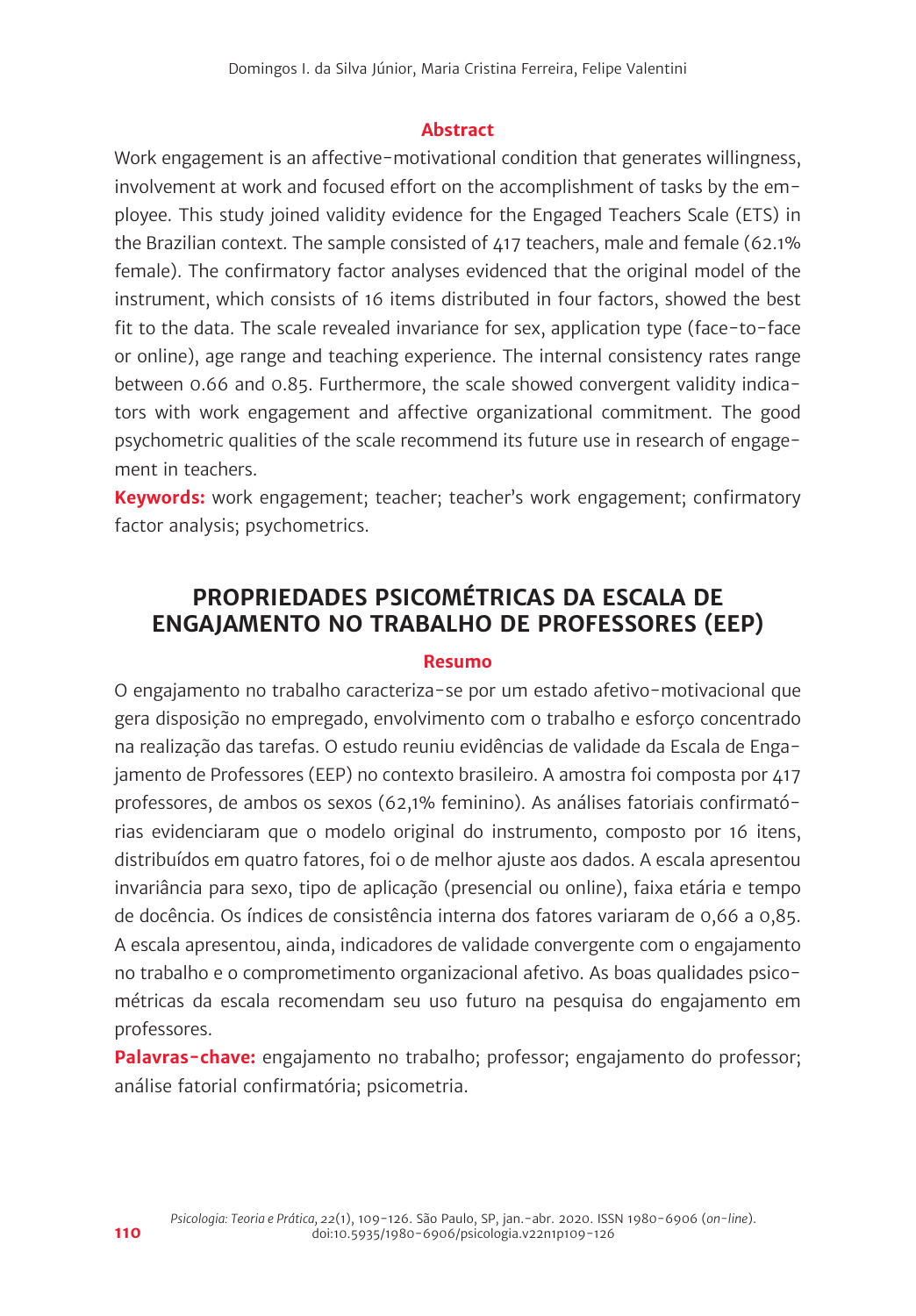# **CUALIDADES PSICOMÉTRICAS DE LA ESCALA DE ENGAGEMENT DOCENTE (ECD)**

#### **Resumen**

El *engagement* laboral se caracteriza por un estado afectivo-motivacional que genera disposición en el empleado, involucramiento con el trabajo y esfuerzo concentrado en la realización de las tareas. El estudio juntó evidencias de validez de la Escala de Engagement Docente (EED) en el contexto brasileño. La muestra incluyó a 417 profesores, de ambos sexos (62,1% femenino). Los análisis factoriales confirmatorios evidenciaron que el modelo original del instrumento, compuesto por 16 ítems, distribuidos en cuatro factores, fue el de mejor ajuste a los datos. La escala mostró invariancia para sexo, tipo de aplicación (presencial o en línea), rango de edad y tiempo de docencia. Los índices de consistencia interna variaron de 0,66 a 0,85. Además, la escala presentó indicadores de validez convergente con el engagement laboral y el compromiso organizacional afectivo. Las buenas cualidades psicométricas de la escala recomiendan su uso futuro en la investigación del engagement en profesores.

**Palabras-clave:** *engagement* laboral; profesor; *engagement* laboral del profesor; análisis factorial confirmatoria; psicometría.

# **1. Introduction**

Teachers are strategically positioned in the school environment, as they play an important role in the articulation between the school and the students, and society (Ramos, 1999). In addition, they are a fundamental part of the teaching-learning process by sharing their knowledge with the students (Song, Kim, Chai, & Bae, 2014). Nevertheless, Brazilian schools, whether in the public or private network, present a history of students with behavioral problems, lack of interest in the contents and disrespect for the teachers in the classroom, which sometimes makes them feel impotent and even indifferent towards those problems (Ramos, 1999). In this context, the fact that the students can count on teachers who are engaged in their work is particularly relevant, in view of the decisive role these professionals play in the students' personal and professional development (Bakker & Bal, 2010).

According to Schaufeli (2013), work engagement is an affective-motivational state that arouses the employee's willingness, involvement with the work and effort focused on the accomplishment of the task. This construct tends to be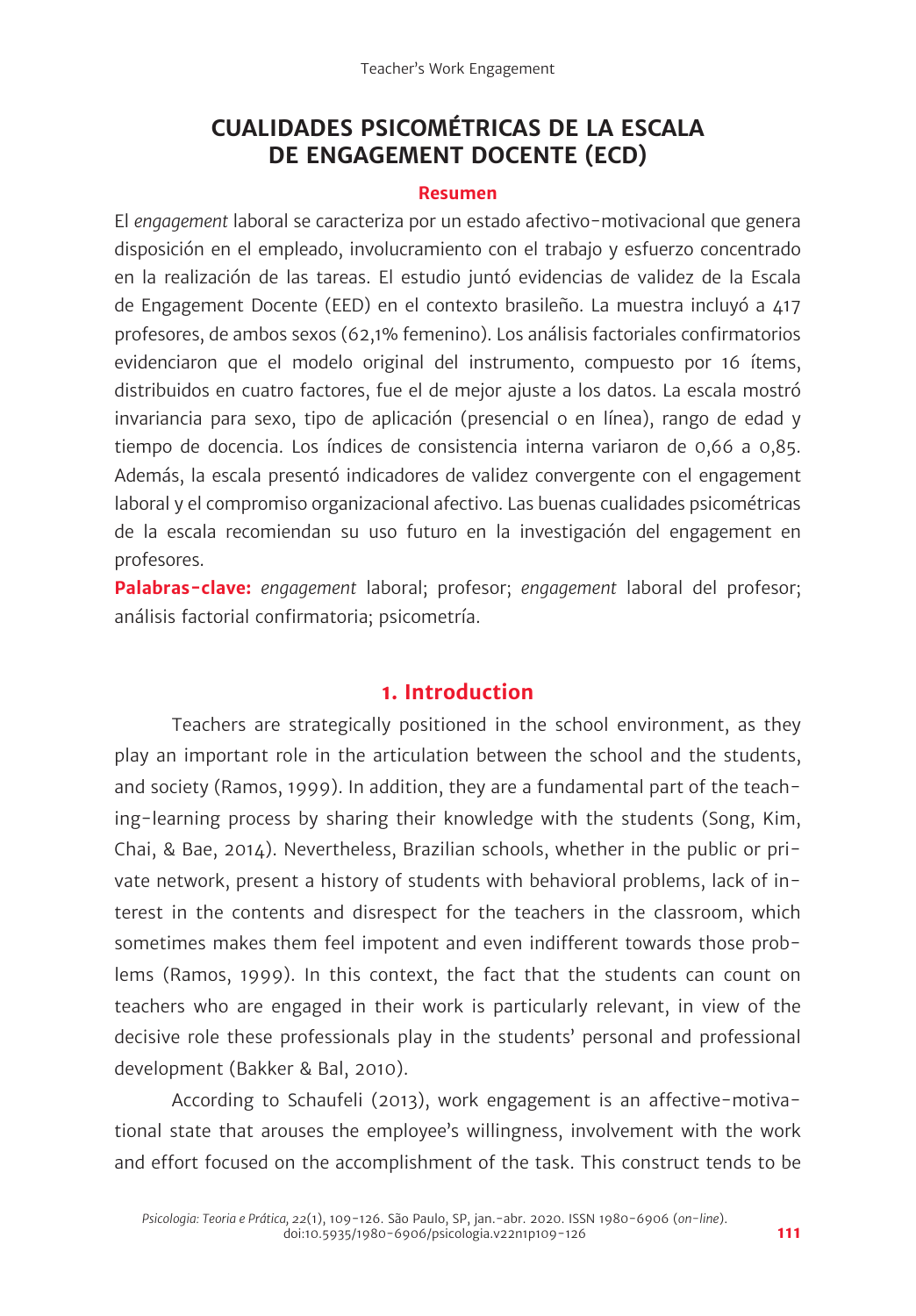quite stable, despite some variations over time, being a phenomenon associated with the individual role performance, that can vary in function of contextual aspects (Schaufeli, Bakker, & Salanova, 2006). This construct takes the form of high levels of energy (vigor), feelings of enthusiasm (dedication) and involvement in the work (absorption) (Schaufeli, 2013).

The Job Demands and Resources Model has been frequently adopted to study work engagement, as this construct represents an important mediator of the relationships between job resources and demands, and professional task accomplishment (Bakker & Demerouti, 2017). The demands are variables that negatively affect the task development, as they require physical and psychological costs from the employee that inhibit and wear out their energy. Demands such as high-pressure levels at work, bureaucracy, a negative physical environment, and role conflicts have been perceived as demands that frustrate the personal development and achievement of the job goals (Bakker & Demerouti, 2017).

On the other hand, the job resources, such as social support, development opportunities, feedback and participation in decision making go against the demands and make the workers achieve their objectives, as well as to develop and grow personally and professionally (Bakker & Demerouti, 2017). Thus, the job demands are the main factors accountable for burnout, while the job resources act as the main predictors of work engagement (Bakker & Demerouti, 2017). Furthermore, the JD-R model argues that the personal resources, referring to the individuals' beliefs on their task control skills, influence the job demands and also serve as predictors of work engagement (Bakker & Demerouti, 2017).

One of the tools that is frequently used to measure engagement is the Work Engagement Scale (Utrecht Work Engagement Scale-UWES-17), developed by Schaufeli, Salanova, González-Romá, and Bakker (2002). It consists of 17 items, divided in three dimensions: vigor (six items), dedication (five items) and absorption (six items). Further studies led to the elaboration of a short version of the scale (UWES-9), consisting of nine items distributed in three dimensions (vigor, dedication and absorption), containing three items each (Schaufeli et al., 2006).

The UWES 9 and UWES 17 have been adopted as work engagement measures in different occupational groups, including public servants, entrepreneurs, physicians, military police and nurses, among others (Schaufeli, 2013). In addition, both versions of the UWESs have shown good psychometric characteristics in samples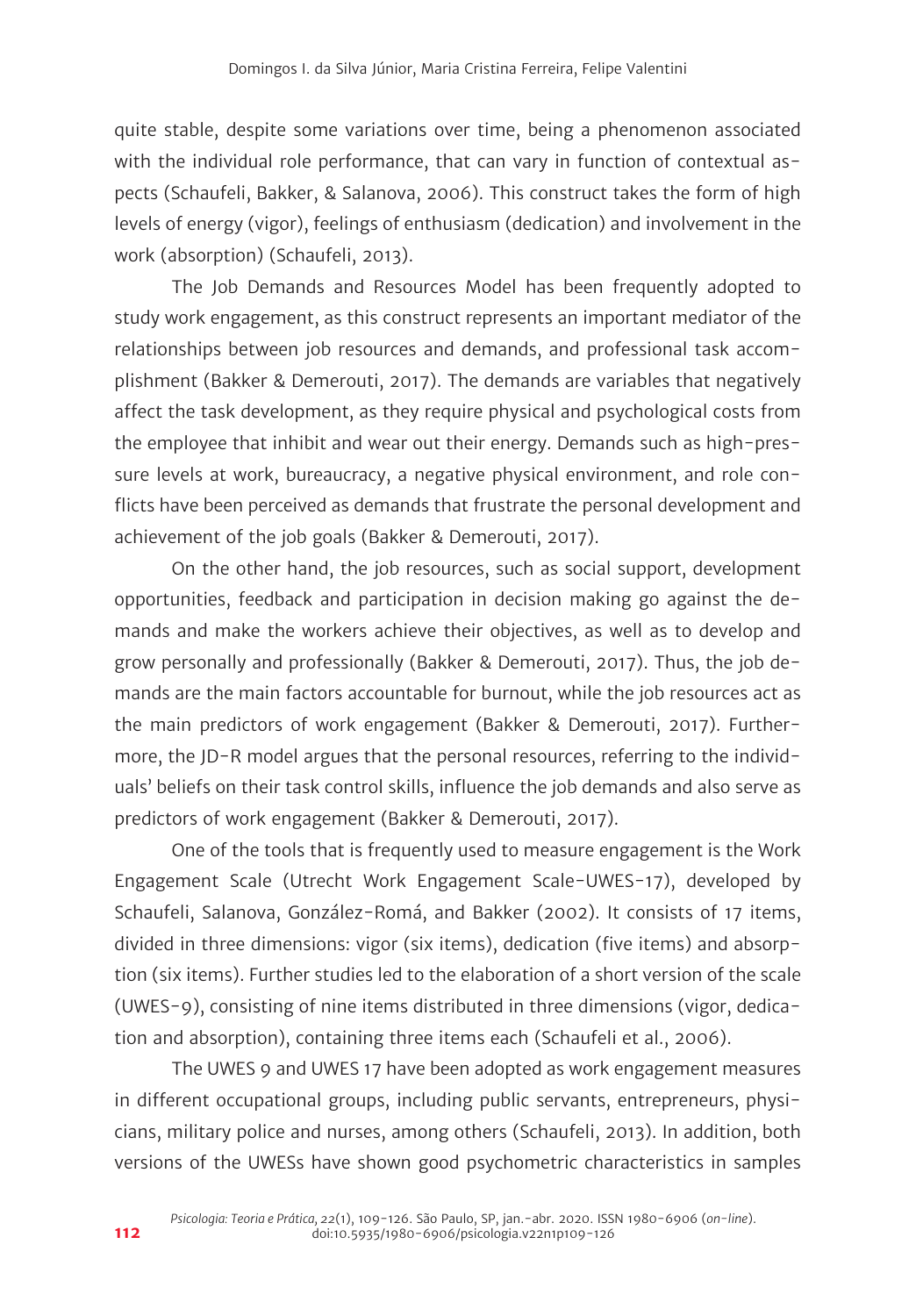from different countries. In Brazil, both versions also presented good psychometric indexes (Ferreira et al., 2016; Vazquez, Magman, Pacico, & Hutz, 2015).

Nevertheless, the UWES serves to assess work engagement in corporate environments (Bakker, Albrecht, & Leiter, 2011), leaving aspects related to the school environment and teachers out of consideration. This justifies the construction of a scale that permits assessing and understanding teachers' work engagement, as the teachers' attitudes and motivational levels are transmitted directly to the students, making their engagement vital for the educational process (Klassen et al., 2012).

Based on these considerations, Klassen, Yederlen, and Durksen (2013), more recently, proposed a specific engagement scale for teaching – called the Engaged Teachers Scale (ETS) – to assess these professionals' engagement in the development of their school tasks. Initially, the authors built a 48-item scale and applied it to a sample of 224 primary or secondary school teachers. After adopting exploratory factor analyses, the scale was reduced to 27 items. This version was applied to another sample of 265 teachers, and the new exploratory factor analyses led to a final version, consisting of 16 items, distributed in four dimensions: cognitive engagement, emotional engagement, social engagement with the students and social engagement with the colleagues. Then, the final version of the scale was applied to a sample of 321 teachers and the confirmatory factor analysis results evidenced that the instrument presented good fit indexes  $(X^2/g) = 292.67 (98);$  $CFI = 0.97$ ;  $GFI = 0.90$ ;  $NFI = 0.96$ ; RMSEA = 0.08), besides Cronbach's alpha coefficients ranging from 0.79 to 0.84. Moderate to strong positive correlations were also found between the teachers' engagement assessed, using the Engaged Teachers Scale and their work engagement assessed using UWES-9, as well as their self-efficacy. These results are promising and recommend the use of the ETS in future research involving this professional group.

In Brazil, however, no studies on that scale were located, according to a survey in Brazilian databases (Scielo, PePSIC, CAPES dissertation database) in August 2019, using the following descriptors: work engagement; teachers; teachers' work engagament. Thus, additional studies that aim to identify validity evidence of the scale in Brazilian teachers are justified. This investigation can contribute to further the understanding about the nomological network of this construct, as well as to cooperate with diagnoses of teachers' work engagement and the assessment of interventions, intended to stimulate this construct, which have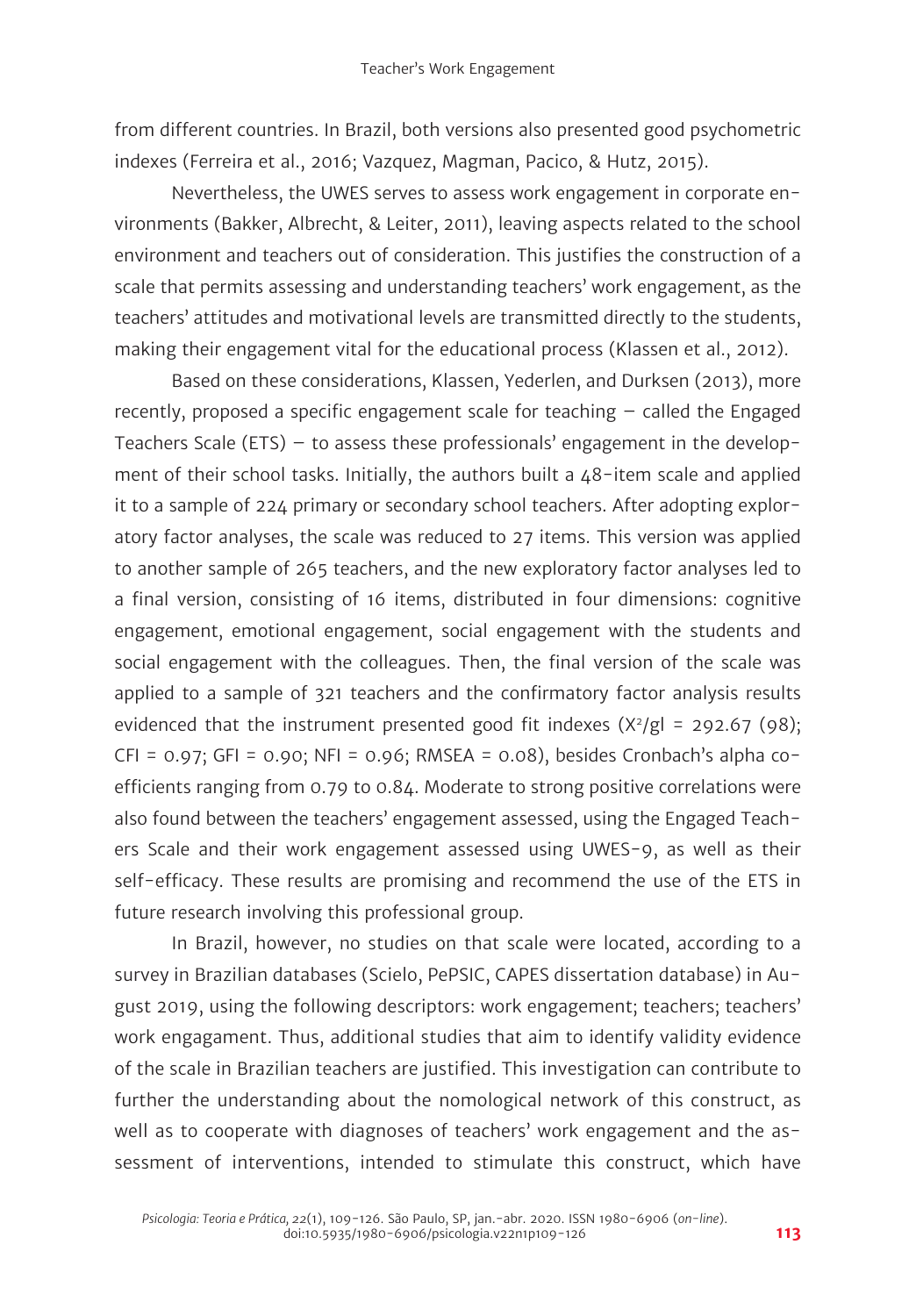shown vital for good performance in the teaching work (Bakker & Bal, 2010). Furthermore, assessing teachers' work engagement is fundamental to understand the psychological processes underlying high-quality teaching. Based on these considerations, the general objective of this study was to adapt and join initial evidence of internal structural validity, of invariance in terms of sex (male or female), data collection modality (in-class or online), age range and teaching experience, of correlations with external variables and of internal consistency of the ETS in Brazilian samples.

In the correlation with external variables, the variables emotional exhaustion, work engagement and affective organizational commitment were used. As work engagement makes the workers display greater motivation for their tasks, their chances are of feeling very stressed end up decreasing, due to a feeling of being energetically linked to their work (Schaufeli, 2013). Thus, a moderate and negative correlation is to be expected between teachers' engagement and emotional exhaustion (H1). On the other hand, considering that both work engagement and teachers' work engagement arouse a motivational status that favors the achievement of desirable results, motivated by intrinsic reasons that guide the task accomplishment (Klassen et al., 2013), a high and positive correlation would be expected between those two constructs (H2). Finally, as work engagement is an affective-motivational state deriving from work (Schaufeli et al., 2002), which guides the desire to commit to the execution of the work activities (Klassen et al., 2013), the hypothesis was raised that the engaged teachers scale would be moderate and positively correlated with affective organizational commitment, which is also a positive emotional-affective work-related state, but deriving from the organization (Hakanen, Bakker, & Schaufeli, 2006) (H3).

## **2. Method**

#### **2.1 Participants**

In this research, a convenience sample of male and female teachers was used, who worked at different teaching levels and at public and private institutions in the Lake Region of the State of Rio de Janeiro. To be included in the study, as a criterion, the teacher should be working and possess at least one year of experience on the job. The sample consisted of 417 teachers, male and female (62.1% female),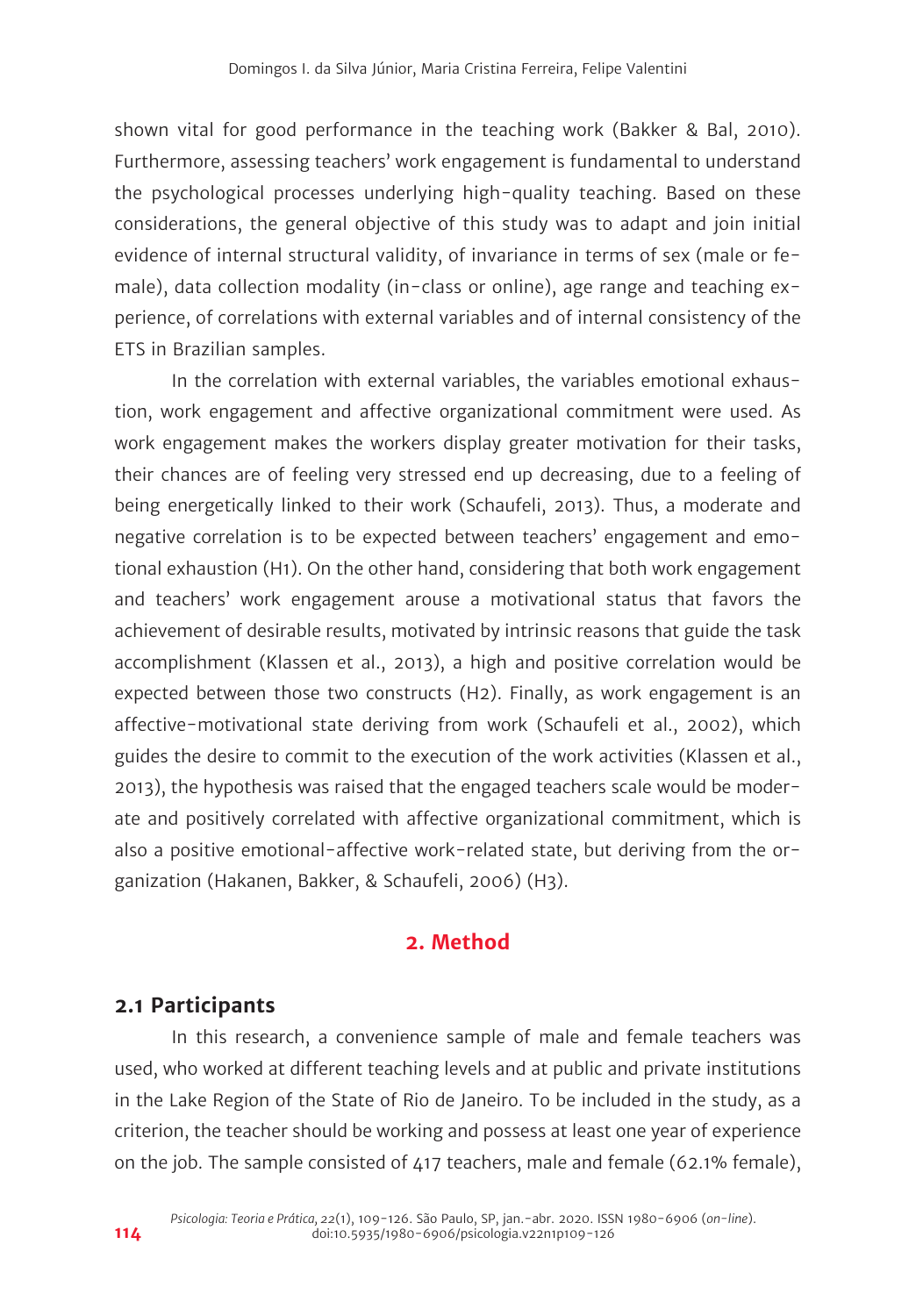with ages ranging between 20 and 70 years (*M* = 40.97; *SD* = 11.01), who taught in primary  $(44.7%)$ , secondary  $(26.4%)$  or higher education  $(28.9%)$ . These professionals' total work experience ranged from 1 to 47 years (*M* = 16.8; *SD* = 10.8), and their length of experience in teaching from 1 to 55 years (*M* = 9.4; *SD* = 7.7). As for the work sector, 61.4% of the teachers came from public and 38.6% from private schools. These professionals' weekly workload was mostly 20 hours. Regarding education levels, 5.7% had secondary education; 13.02% unfinished higher education; 15.9% finished higher education; 40.1% specialization; 20.2% Master's and 4.9% held a Doctoral degree. Despite the small percentage of teachers with unfinished secondary and higher education, these were maintained in the sample because the study involved complex statistical analyses that implied larger samples.

# **2.2 Instruments**

The teachers' work engagement was assessed using the ETS (Klassen et al., 2013), consisting of 16 items, to be answered on seven-point Likert scales ranging from 1 (never) to 7 (always). These items are distributed in four dimensions: cognitive engagement (four items), example: While teaching, I work with intensity; emotional engagement (four items), example: I feel happy while teaching; social engagement with the students (four items), example: In class, I show warmth to my students; and social engagement with the colleagues (four items), example: At school, I connect well with my colleagues. As mentioned earlier, this original version of the scale presented good fit indexes, as well as appropriate internal consistency indexes (between 0.79 and 0.84). To adapt the scale to Brazilian Portuguese, two professional psychologists who mastered the English language translated the instrument from English to Portuguese. Then, another professional checked for semantic equivalence between the first and second translation and reached a final consensus on the initial Brazilian version of the scale (Borsa, Damásio, & Bandeira, 2012).

Work engagement was measured using the short version of the Work Engagement Scale (UWES-9) (Schaufeli et al., 2006), adapted to the Brazilian context by Ferreira et al (2016). It contains nine items, to be answered on seven-point Likert scales, ranging from never (1) to always (7), example: I feel happy when I work intensely. In the adaptation by Ferreira et al (2016), the internal consistency of the scale corresponded to 0.91, against 0.93 in this research.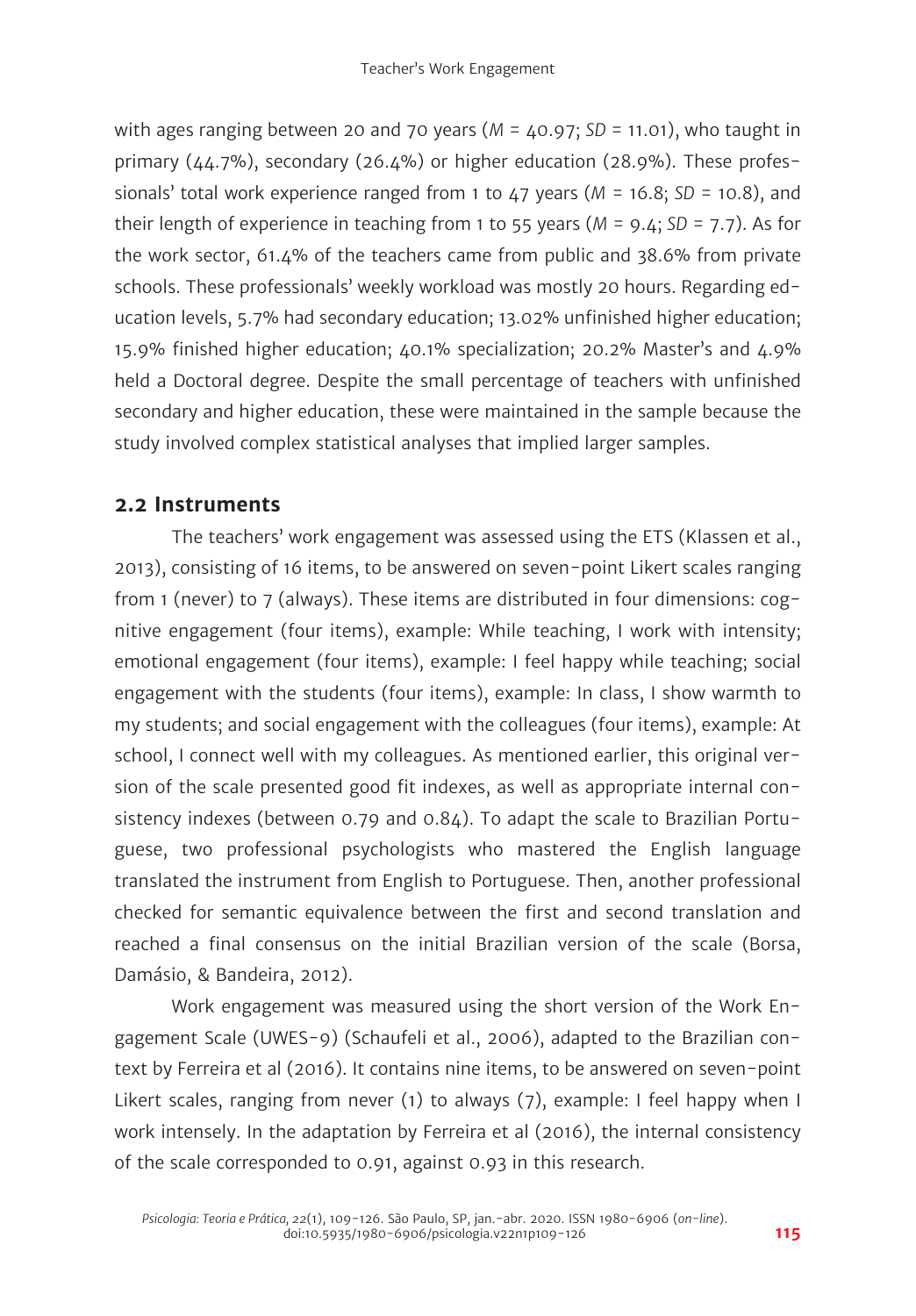The emotional exhaustion dimension of burnout was assessed using Maslach's Burnout Inventory-General Survey, adapted for use in Brazil by Silva Júnior and Ferreira (2009). That scale consists of five items, to be answered on seven-point Likert scales ranging from never (1) to always (7), for example: I feel emotionally drained from my work. In the adaptation by Silva Júnior and Ferreira (2009), Cronbach's alpha for the dimension was 0.80, against 0.92 in this study.

Affective organizational commitment at work was assessed using the affective organizational commitment subscale of Meyer and Allen's Organizational Commitment Scale (1991), validated in Brazilian samples by Ferreira et al. (2002). The subscale also consists of a single factor with six items, to be answered on fivepoint scales ranging from I totally disagree (1) to I totally agree (5). Example: I feel that I truly belong to my organization. In the original validation process in Brazilian samples, the scale obtained an internal consistency index of 0.85, against 0.90 in this research.

#### **2.3 Data collection and analysis procedures**

The data were collected in an online version (23.3%) and in a printed version (76.7%). In the online version, teachers from different schools in the authors' contact network were asked through individual and group e-mails to complete the tool. The instrument was published on Google docs and contained information on the general study objective, as well as instructions to complete the questionnaire. In the printed version, the school principals in the Lake Region were contacted to request their authorization to develop the research among the schools' teachers. With their permission, a date and time was scheduled for the data collection, when the study objectives and instructions were explained. Then, the questionnaires were distributed, completed and returned at the end of the session. The participants chose to participate in the research voluntarily and completed a free and informed consent form in both application modes. In addition, the anonymity of any information provided was guaranteed to all respondents.

The data were analyzed using confirmatory factorial analyses in *MPlus*, version 6.12, using the parameters estimated by means of Weighted Least Squares Mean and Variance Adjusted (WLSMV). The minimum requirements for the fit indexes and reference values were:  $X^2/gI < 5$ ; CFI > 0.95; TLI > 0.95; RMSEA < 0.05. The parameters invariance for the participants' sex, age range and length of teach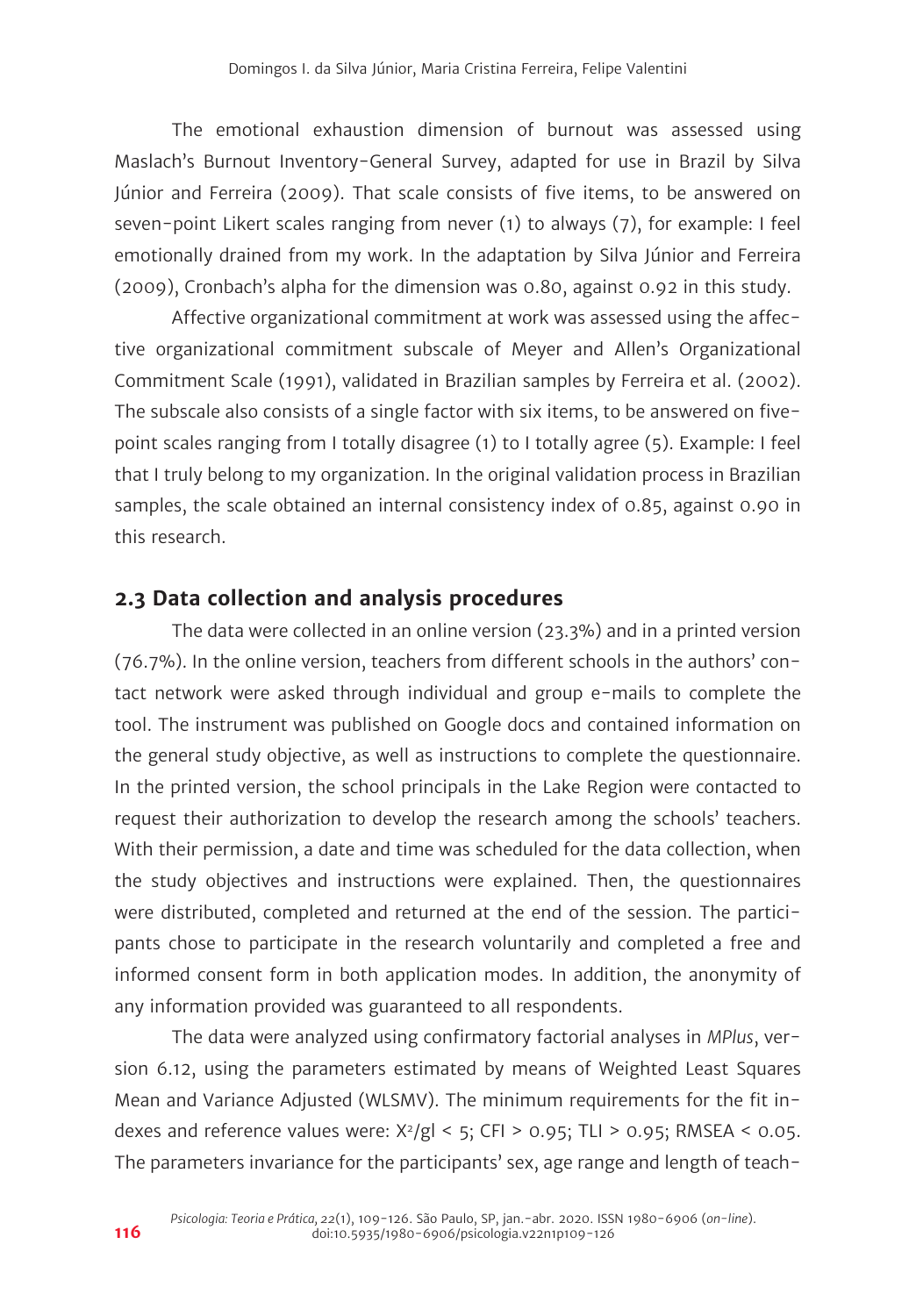ing experience for the groups that answered the electronic or printed versions was verified using multiple-group confirmatory factor analysis (CFA) with the Maximum Likelihood estimator (MLR). Internal consistency was assessed using Cronbach's Alpha Coefficient, and the association with external variables, using Pearson's correlation coefficient. To interpret the magnitude of the correlation coefficients, Miles and Shevlin's criteria (2001) were adopted, according to the following intervals:  $0.10 - 0.29$  (low);  $0.30 - 0.49$  (moderate); and higher than 0.50 (high).

# **2.4 Ethical procedures**

The research was initially submitted to the Research Ethics Committee at the authors' institution and received approval under number CAAE 65061316.8.0000.5289.

# **3. Results**

Based on earlier studies on the ETS (Klassen et al., 2013), initially, three models were tested: a first-order model with four independent dimensions; with four independent dimensions and one general factor; a two-factor model, characterized by one general and four specific dimensions. The comparative results of the indexes found in each of the demonstrated models (Table 3.1) that the fit of the two-factor model to the data was slightly superior to the first-order model. Nevertheless, this model is more complex and requires the estimation of a larger number of parameters (Reise, 2012). In addition, the four-factor model is more coherent with the original ETS by Klassen et al. (2013). In that sense, the first-order four-factor model was chosen as the final solution.

|  | Table 3.1. Fit Indexes of the Different Models Tested for the ETS. |  |
|--|--------------------------------------------------------------------|--|
|--|--------------------------------------------------------------------|--|

| Model           | χ2           | <b>CFI</b> | TLI   | RMSEA (CI 90%)            |
|-----------------|--------------|------------|-------|---------------------------|
| First Order     | 256.926 (95) | 0.985      | 0.981 | $0.064(0.055-0.073)$      |
| Second Order    | 275.851 (97) | 0.983      | 0.979 | $0.066$ $(0.057 - 0.076)$ |
| <b>Bifactor</b> | 252.080 (87) | 0.984      | 0.978 | $0.067(0.058-0.077)$      |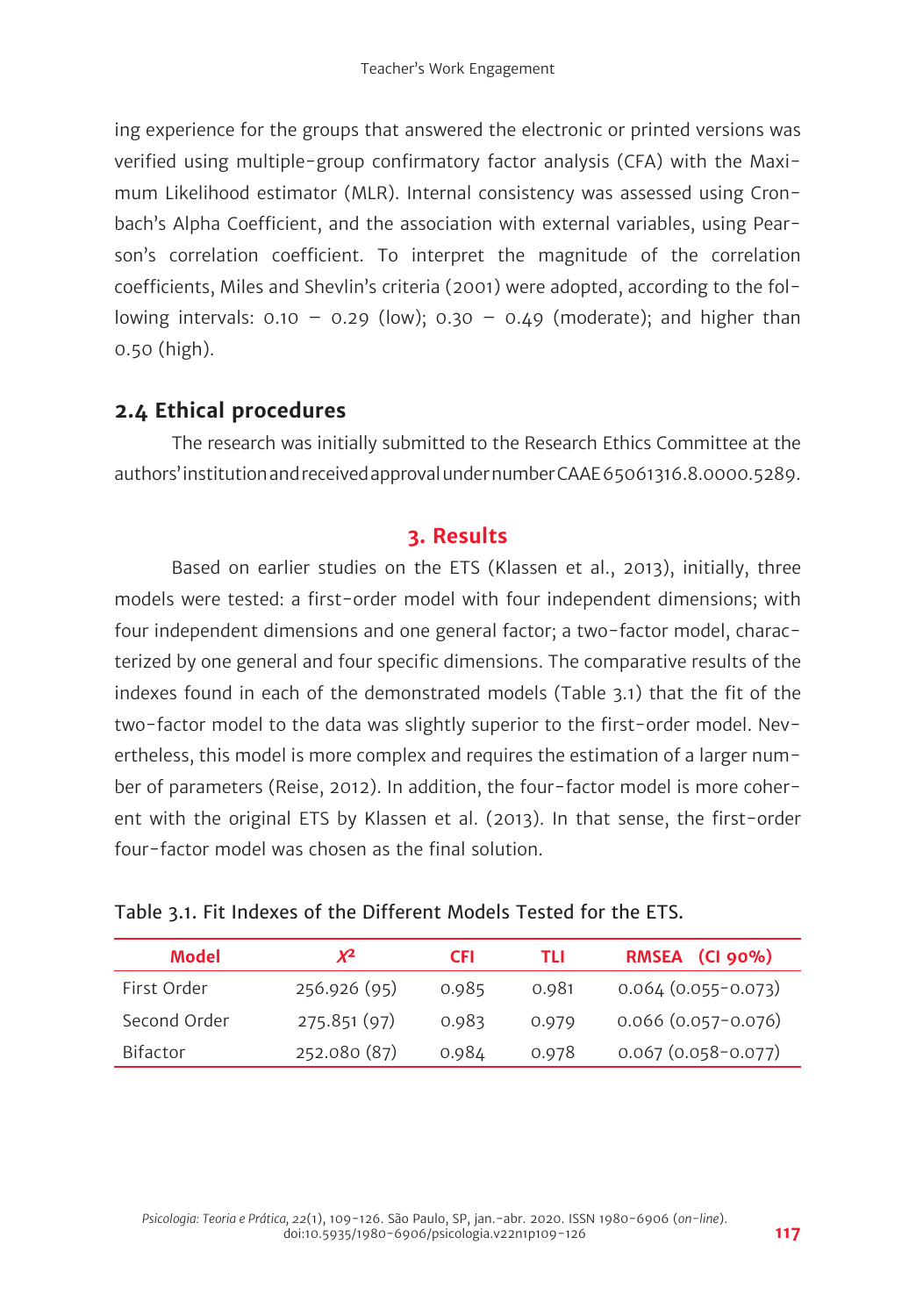In Table 3.2, the non-standardized parameters of this solution are displayed, showing that the 95% confidence interval does not include any 0. In addition, all critical indexes are superior to 1.96, indicating that the assessed parameters are significantly different from 0 and can consequently be considered useful to the model. Table 3.3 contains the standardized factor loadings in the final model.

| <b>Parameters</b>  | <b>B</b> coefficient | <b>Standard</b><br>error | <b>Critical</b><br>ratio | CI (95%)      |
|--------------------|----------------------|--------------------------|--------------------------|---------------|
| ETP <sub>1</sub> : | 0.69                 | 0.04                     | 16.57                    | $0.61 - 0.77$ |
| ETP <sub>2</sub> : | 0.64                 | 0.03                     | 19.62                    | $0.58 - 0.70$ |
| ETP3:              | 0.75                 | 0.03                     | 28.72                    | $0.69 - 0.81$ |
| ETP4:              | 0.85                 | 0.02                     | 38.76                    | $0.81 - 0.89$ |
| ETP <sub>5</sub> : | 0.92                 | 0.01                     | 60.27                    | $0.90 - 0.94$ |
| ETP6:              | 0.77                 | 0.02                     | 34.13                    | $0.73 - 0.81$ |
| ETP7:              | 0.82                 | 0.03                     | 30.28                    | $0.76 - 0.88$ |
| ETP8:              | 0.87                 | 0.02                     | 50.58                    | $0.83 - 0.91$ |
| ETP9:              | 0.82                 | 0.03                     | 28.99                    | $0.76 - 0.88$ |
| ETP10:             | 0.91                 | 0.02                     | 52.05                    | $0.87 - 0.95$ |
| ETP11:             | 0.81                 | 0.02                     | 39.28                    | $0.77 - 0.85$ |
| ETP12:             | 0.45                 | 0.05                     | 09.76                    | $0.35 - 0.55$ |
| ETP13:             | 0.77                 | 0.02                     | 31.97                    | $0.73 - 0.81$ |
| $ETP14$ :          | 0.73                 | 0.03                     | 27.58                    | $0.67 - 0.79$ |
| ETP15:             | 0.80                 | 0.02                     | 38.38                    | $0.76 - 0.84$ |
| ETP16:             | 0.76                 | 0.02                     | 30.58                    | $0.72 - 0.80$ |

#### Table 3.2. Non-standardized parameters of final solution.

#### **Fix indexes**

 $x^{2}$  (gl) = 256.926 (95)  $TLI = 0.981$  $CFI = 0.985$ RMSEA (CI 90%) = 0.064 (0.05-0.07)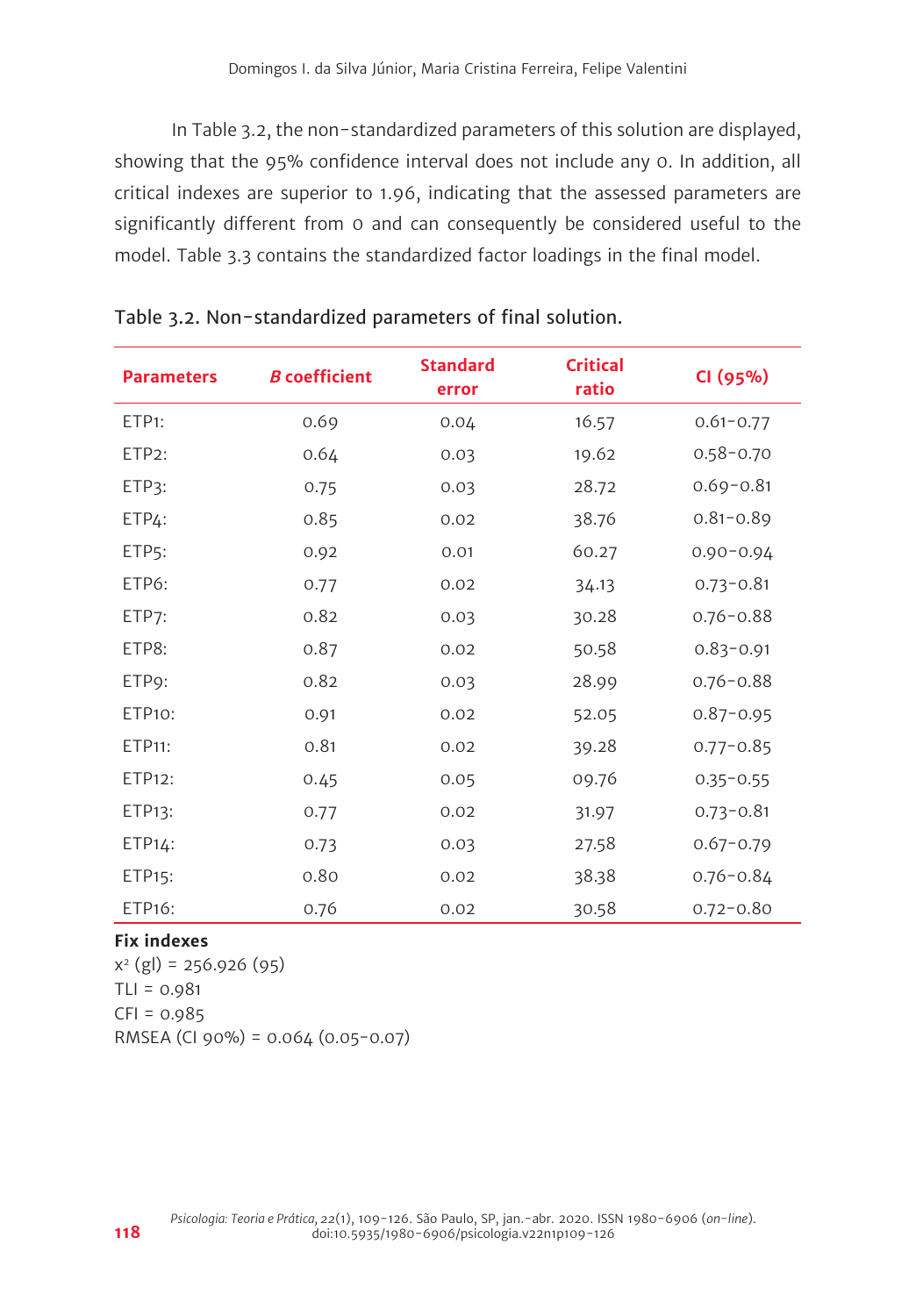| Table 3.3. Standardized factor loadings of ETS. |  |  |
|-------------------------------------------------|--|--|
|                                                 |  |  |

| <b>Items</b>                                                          | <b>Standardized factor loadings</b> |               |               |               |
|-----------------------------------------------------------------------|-------------------------------------|---------------|---------------|---------------|
|                                                                       | <b>Factor</b>                       | <b>Factor</b> | <b>Factor</b> | <b>Factor</b> |
|                                                                       | 1                                   | 2             | 3             | 4             |
| 2. I am excited about teaching                                        | 0.64                                |               |               |               |
| 5. I feel happy while teaching                                        | 0.92                                |               |               |               |
| 10. I love teaching                                                   | 0.91                                |               |               |               |
| 13. I find teaching fun                                               | 0.77                                |               |               |               |
| 1. At school, I connect well with my<br>colleagues                    |                                     | 0.69          |               |               |
| 7. At school, I am committed to helping my<br>colleagues              |                                     | 0.82          |               |               |
| 9. At school, I value the relationships I build<br>with my colleagues |                                     | 0.82          |               |               |
| 12. At school, I care about the problems of<br>my colleagues          |                                     | 0.45          |               |               |
| 4. I try my hardest to perform well while<br>teaching                 |                                     |               | 0.85          |               |
| 8. While teaching, I really "throw" myself<br>into my work            |                                     |               | 0.87          |               |
| 11. While teaching I pay a lot of attention to<br>my work             |                                     |               | 0.81          |               |
| 15. While teaching, I work with intensity                             |                                     |               | 0.80          |               |
| 3. In class, I show warmth to my students                             |                                     |               |               | 0.75          |
| 6. In class, I am aware of my students'<br>feelings                   |                                     |               |               | 0.77          |
| 14. In class, I care about the problems of my<br>students             |                                     |               |               | 0.73          |
| 16. In class, I am empathetic towards my<br>students                  |                                     |               |               | 0.76          |

To check for differences between the respondents in terms of sex (male and female), invariance analysis was applied to the scale according to this variable. The results displayed in Table 3.4 demonstrated configural invariance (concerning the number of items and factors), metric invariance (associated with the factor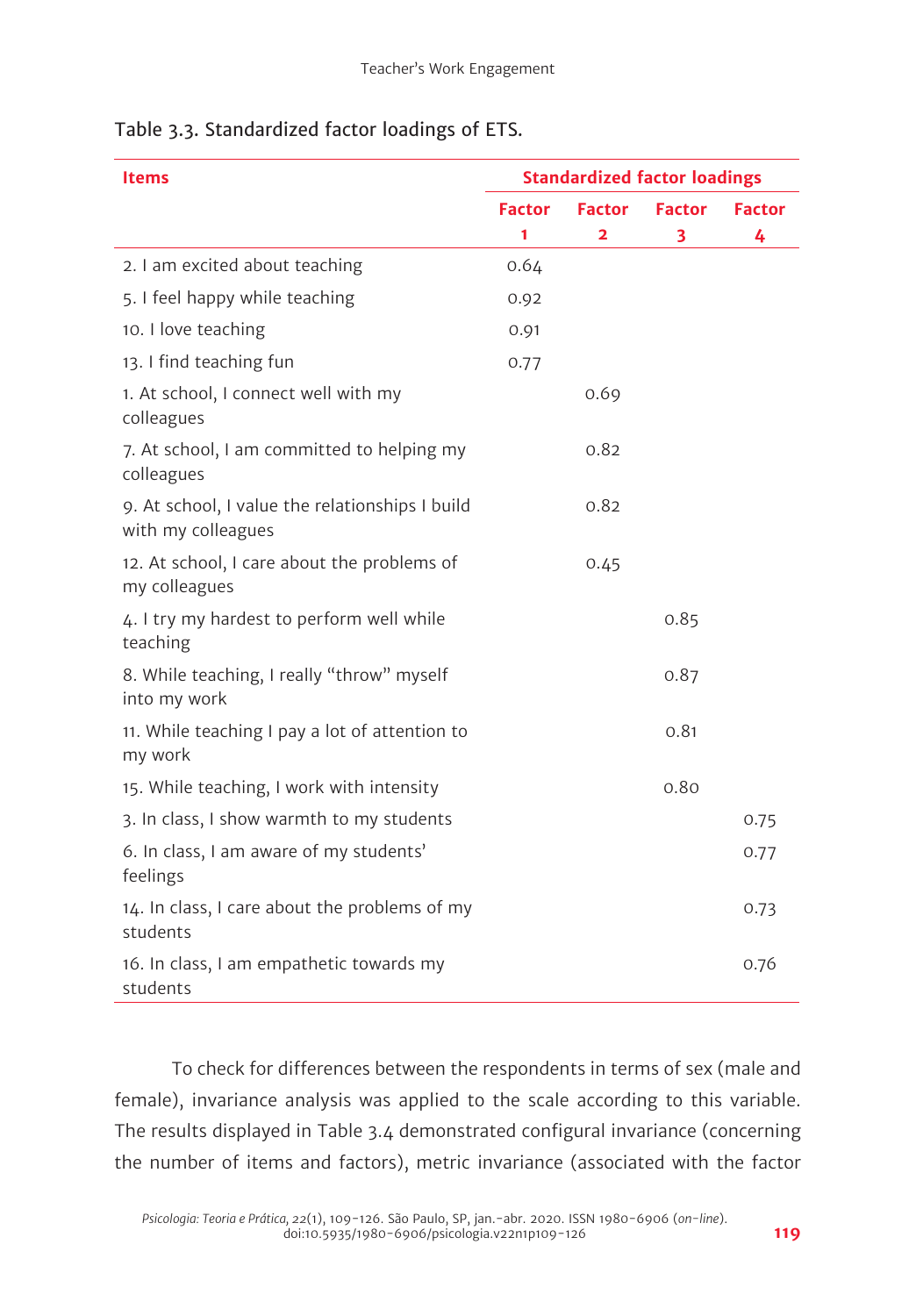loadings) and scalar invariance (related to the intercepts) between male and female. In addition, configural and metric invariance was found between the online and in-class application forms. Scalar invariance was not evidenced, though. When the intercept of item 12 was released, however, so as to be freely estimated among the groups, the difference in the fit index for the metric invariance model decreased again (∆CFI = 0.004) (Table 3.4). Furthermore, the possible influence of the participant's age range and length of teaching experience on the item parameters was assessed. As these variables were collected at intervals (time), for the sake of the multi-group invariance analysis, three age ranges and three ranges of teaching experience were created based on the terciles (i.e. approximate percentages 33 and 66). This strategy was adopted to maintain a sample of at least 100 participants per group. The results also indicated the invariance of the measure among the age range and teaching experience groups. In other words, age and length of teaching experience do not seem to influence the score structure and item parameters.

The internal consistency indexes of the four dimensions (emotional engagement -  $0.82$ ; social engagement with the colleagues -  $0.66$ ; cognitive engagement -  $0.85$ ; social engagement with the students -  $0.80$ ) indicated that all four presented appropriate precision in the estimation of the scores, as all indices were superior to 0.70, except for engagement with the colleagues, which bordered on the acceptable coefficient (0.66).

To verify the relations with external variables, initially, the means, standard deviation and correlations between the dimensions of the ETS and the other scales in the study were calculated. The results evidenced that, regarding exhaustion, the dimensions of the engagement scale showed moderate to low negative correlations (emotional engagement: *r* = - 0.31; social engagement with the colleagues:  $r = -0.09$ ; cognitive engagement:  $r = -0.17$ ; social engagement with the students: *r* = - 0.15). As for work engagement, the dimensions presented high to moderate positive correlations (emotional engagement: *r* = 0.54; social engagement with the colleagues: *r* = 0.31; cognitive engagement: *r* = 0.45; social engagement with the students:  $r = 0.46$ ), besides low to moderate positive correlations with affective organizational commitment (emotional engagement: *r* = 0.30; social engagement with the colleagues:  $r = 0.30$ ; cognitive engagement:  $r = 0.27$ ; social engagement with the students: *r* = 0.29).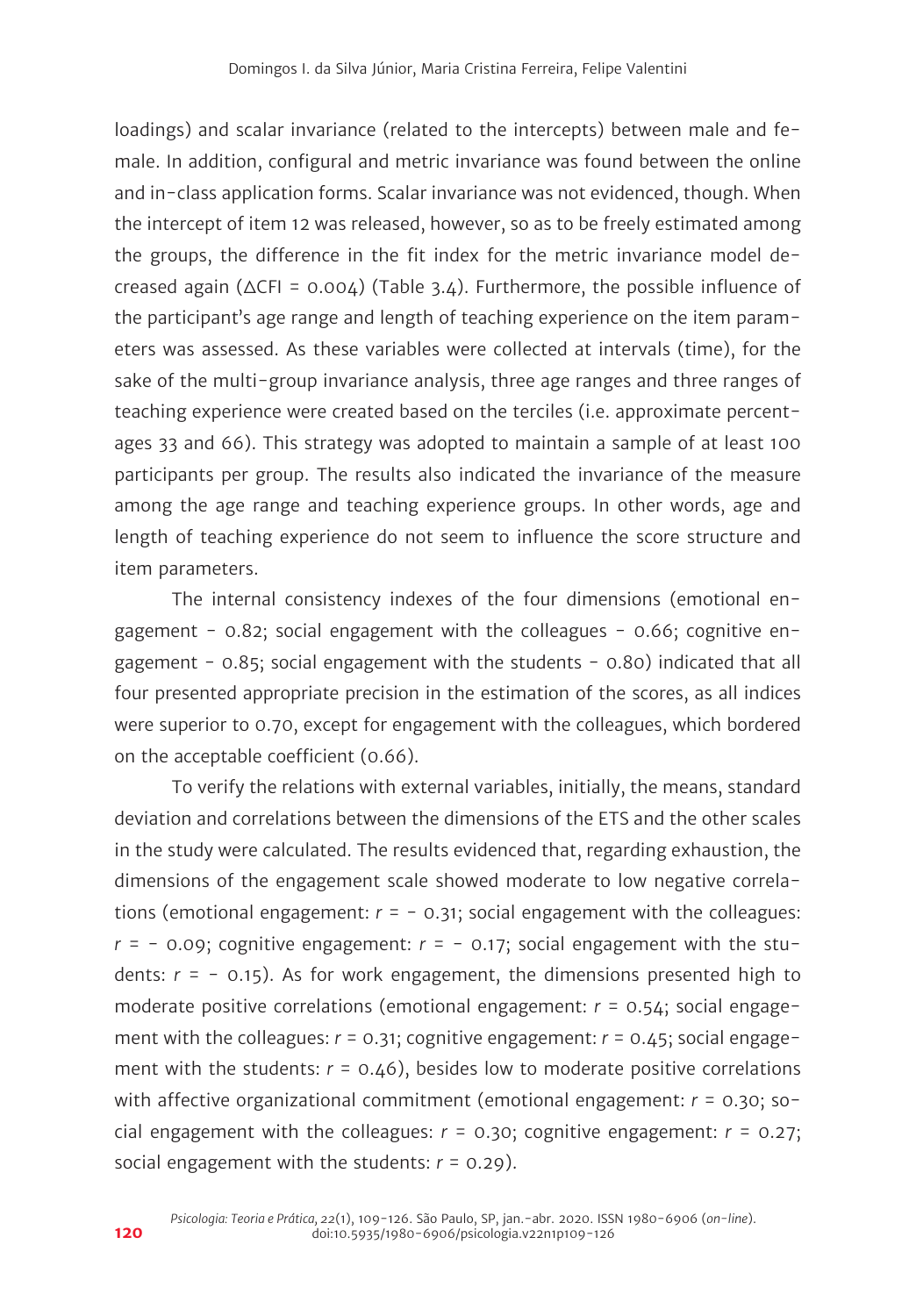| <b>Model</b>                                                                                        | $x^2$   | gl  | <b>RMSEA</b> | <b>GAMA - McD</b>                                                              | <b>CFI</b> | <b>TLI</b> |  |
|-----------------------------------------------------------------------------------------------------|---------|-----|--------------|--------------------------------------------------------------------------------|------------|------------|--|
| Male X female                                                                                       |         |     |              |                                                                                |            |            |  |
| Configural                                                                                          | 363.037 | 190 | 0.066        | $0.951 - 0.811$                                                                | 0.923      | 0.903      |  |
| Metric                                                                                              | 370.380 | 202 | 0.063        | $0.952 - 0.816$                                                                | 0.925      | 0.911      |  |
| Scalar                                                                                              | 380.029 | 214 | 0.061        | $0.952 - 0.819$                                                                | 0.926      | 0.918      |  |
| Residual<br>covariance                                                                              | 388.014 | 221 | 0.060        | $0.952 - 0.818$                                                                | 0.926      | 0.920      |  |
| In-class X online                                                                                   |         |     |              |                                                                                |            |            |  |
| Configural                                                                                          | 366.655 | 190 | 0.067        | $0.949 - 0.808$                                                                | 0.920      | 0.899      |  |
| Metric                                                                                              | 386.161 | 202 | 0.066        | $0.947 - 0.801$                                                                | 0.917      | 0.901      |  |
| Scalar                                                                                              | 430.165 | 214 | 0.070        | $0.939 - 0.770$                                                                | 0.902      | 0.891      |  |
| Partial Scalar                                                                                      | 406.214 | 213 | 0.066        | 0.945-0.792                                                                    | 0.913      | 0.902      |  |
| Residual<br>covariance                                                                              | 410.328 | 216 | 0.066        | $0.945 - 0.791$                                                                | 0.912      | 0.903      |  |
|                                                                                                     |         |     |              | Age ranges (1=up to 34 years; 2=between 35 and 46 years; 3=more than 46 years) |            |            |  |
| Configural                                                                                          | 571.040 | 285 | 0.087        | $0.917 - 0.697$                                                                | 0.876      | 0.843      |  |
| Metric                                                                                              | 606.675 | 309 | 0.085        | $0.915 - 0.688$                                                                | 0.871      | 0.849      |  |
| Scalar                                                                                              | 652.133 | 333 | 0.085        | $0.908 - 0.669$                                                                | 0.861      | 0.850      |  |
| Residual<br>covariance                                                                              | 656.234 | 339 | 0.084        | $0.909 - 0.670$                                                                | 0.862      | 0.854      |  |
| Ranges of teaching experience (1=up to 9 years; 2=between 10 and 20 years; 3=more than<br>21 years) |         |     |              |                                                                                |            |            |  |
| Configural                                                                                          | 493.001 | 285 | 0.075        | $0.937 - 0.766$                                                                | 0.906      | 0.881      |  |
| Metric                                                                                              | 530.314 | 309 | 0.074        | $0.934 - 0.753$                                                                | 0.900      | 0.883      |  |
| Scalar                                                                                              | 563.634 | 333 | 0.073        | $0.931 - 0.744$                                                                | 0.896      | 0.887      |  |
| Residual<br>covariance                                                                              | 568.786 | 339 | 0.072        | $0.931 - 0.745$                                                                | 0.896      | 0.890      |  |

# Table 3.4. Instrument invariance analysis.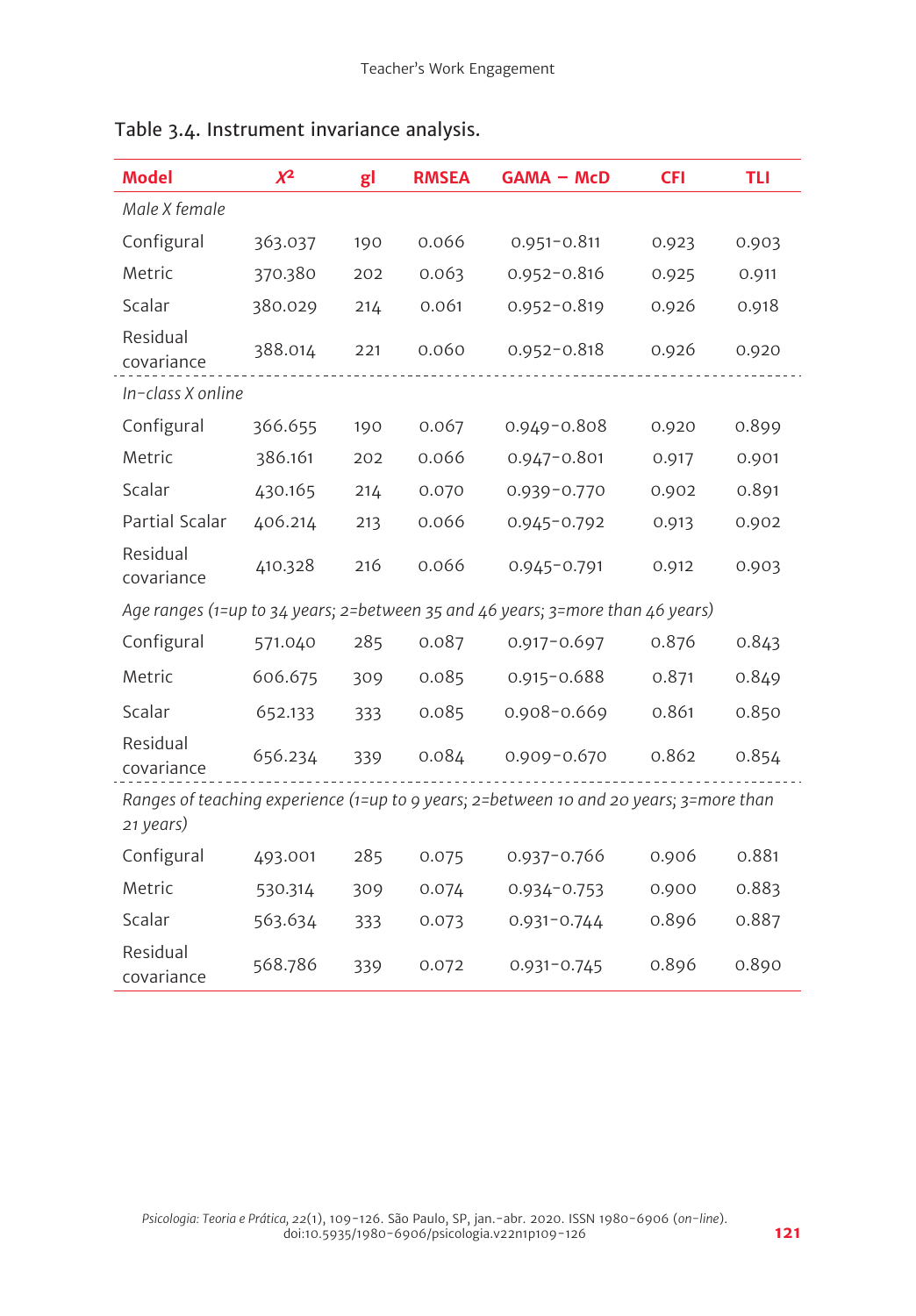# **4. Discussion**

The aim of this study was to investigate the initial evidence of internal structural validity, of invariance in terms of sex, data collection modality, age range and length of teaching experience, and the correlations with external variables, as well as the internal consistency of the ETS (Klassen et al., 2013) in Brazilian samples. After the confirmatory factor analysis, it was observed that the model with the best fit index was the first-order model with four dimensions. Therefore, these results confirm the multiple-factor model proposed by Klassen et al. (2013).

The internal consistency indexes of all scale dimensions were good (0.82; 0.66; 0.85; 0.80), except for the social engagement with the colleagues' dimension (Alpha = 0.66). These results are partially in line with the findings by Klassen et al. (2013), which found 0.84; 0.87; 0.83 and 0.79 as coefficients for the cognitive engagement, emotional engagement, engagement with the students and engagement with the colleagues' dimensions, respectively. This result can be due to the fact that the engagement with the colleagues dimension has not yet been sufficiently tested in the wide range of social contexts the teachers interact in, and which differ, for example, in function of the number of students in the classroom and the number of teachers working at the school (Guvenc, 2015).

Concerning the correlation between the scale and external variables, overall, the dimensions of the ETS presented low negative correlations with emotional exhaustion, partially going against hypothesis 1, which puts forward moderate and negative relationships between these two constructs. This finding also goes against the findings by Høigaarda, Giskeb and Sundsli (2012), whose correlation coefficients ranged from moderate to high. One possible explanation for these discrepancies can be that the study participants in Høigaarda et al.'s (2012) were full-time teachers (as opposed to this sample, in which the majority were part-time teachers), which probably made them experience cognitively and emotionally more burdened situations, a condition that tends to make them more vulnerable to stress (Rudow, 1999). In addition, the fact that Brazilian schools tend to present a history of students with behavioral problems (Ramos, 1999) can make their teachers turn more frequently to strategies intended to fight the stress such situations provoke. This would also contribute to their lesser vulnerability to stress.

Regarding work engagement, the correlations of the ETS were moderate to high, partially confirming hypothesis 2. These results are in accordance with earli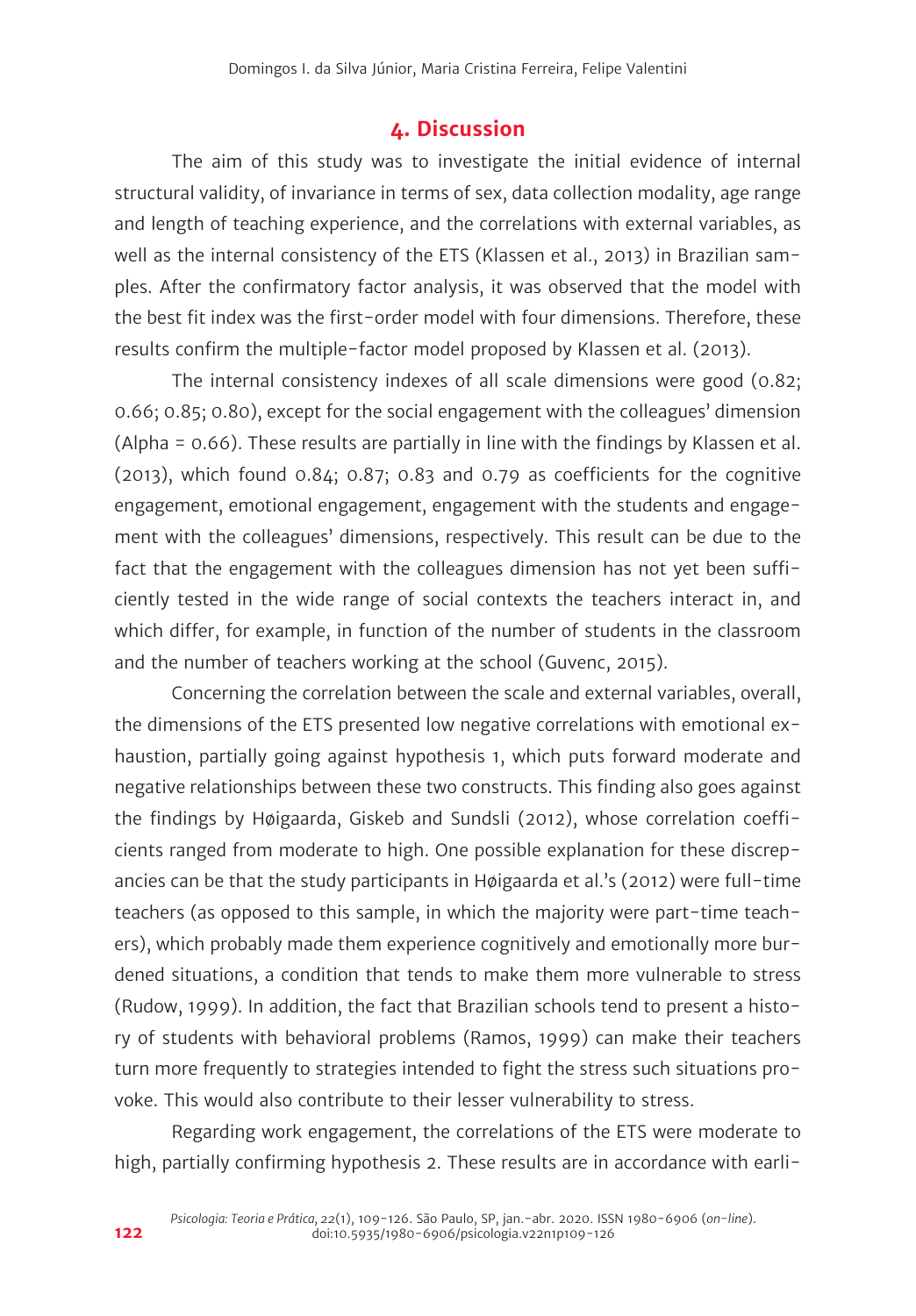er findings (Klassen et al., 2013), which also concluded that moderate to high positive correlations exist between these variables. These results can be because the teachers' engagement varies somewhat over time, depending on when the study was developed. This variation can entail differences in terms of motivation, cognitive and emotional engagement, which would result in more unstable feelings and positive attitudes towards work (Klassen et al., 2012).

Finally, the dimensions of the ETS presented low to moderate positive correlations with affective organizational commitment, which partially confirmed hypothesis 3, as it was expected that the correlation between these constructs would only be moderate. Anyway, this finding is in line with the results found by Hakanen et al. (2006), who found moderate correlations between these two variables. One possible reason for this result can be that, although the teachers like their work, which grants them social engagement and gratification, they feel neither acknowledged nor valued by the teaching institutions (Klassen et al., 2013), as they do not receive the necessary resources to develop their teaching activities, reducing their commitment to these institutions (Hakanen et al., 2006).

The results found here indicate, therefore, that the ETS presented initial validity evidence in Brazilian samples. It should be registered, however, that a convenience sample of mainly teachers from one specific region of the State of Rio de Janeiro (Lake Region) was used, which is why the results found should only be generalized with caution, as the psychometric indexes presented here are restricted to this type of sample. Another limitation refers to the lack of scalar invariance between the online and in-class samples, which may be due to the sample size, as the number of online participants was much smaller than that of the printed questionnaire respondents. Therefore, this question needs further investigation in future studies. Furthermore, the broad variation in the participants' age range and length of teaching experience could represent a limitation in this research. Nevertheless, the invariance analyses demonstrated that the scale was invariant for these two aspects.

Concerning future studies, it would be interesting to deepen the nomological network of the teacher engagement construct in Brazilian samples, especially concerning its impact on wellbeing at work. Preferably, longitudinal designs should be adopted for such research, which would permit a further understanding of these relationships. The association between teacher engagement, and socio-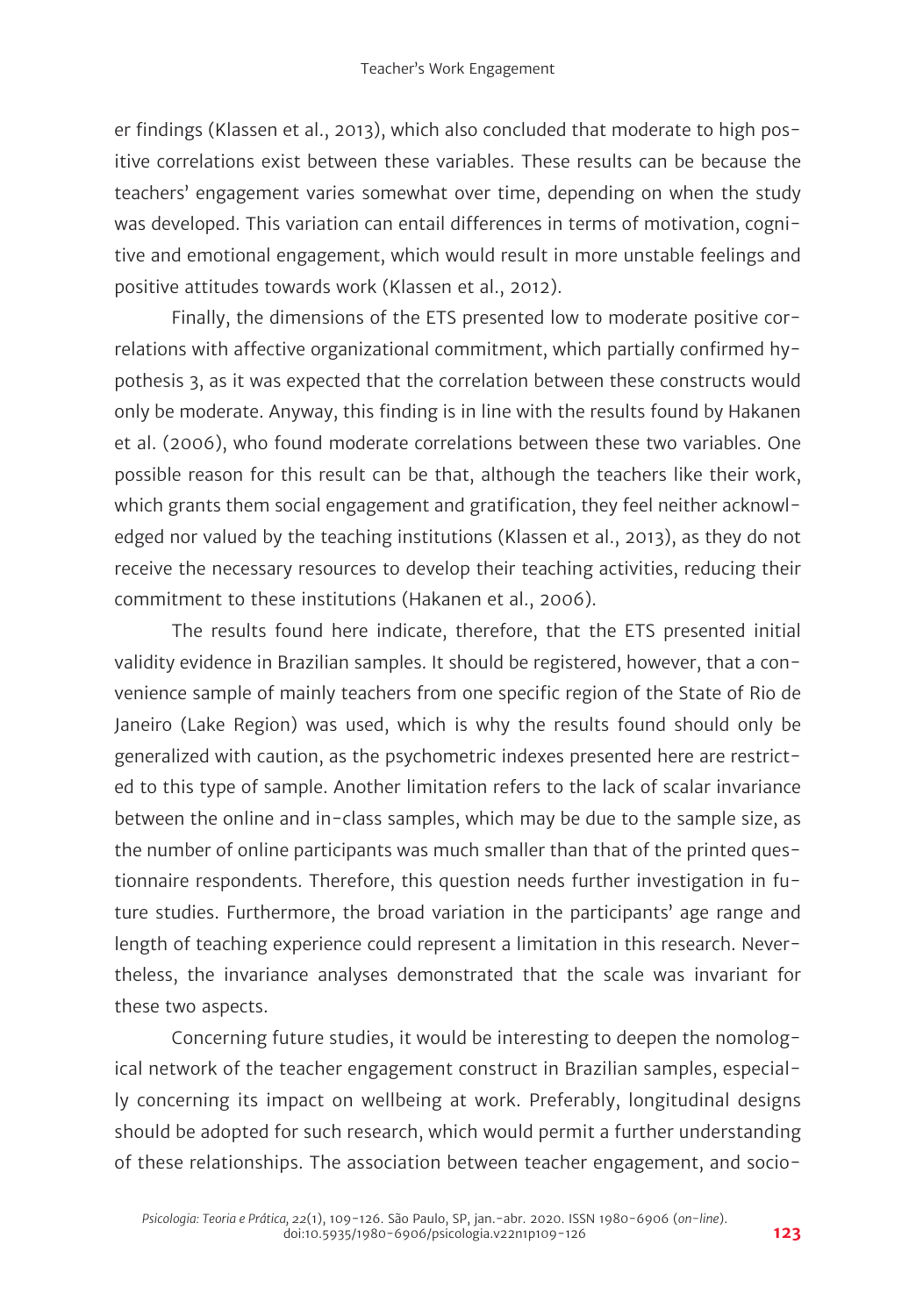demographic and professional variables, such as the level of the school where the teacher is active and the teacher's wages, for example, could be a source of future research, in as much as these variables can influence the teachers' energy, dedication and involvement in the accomplishment of their tasks (Klassen et al., 2013). Anyway, the initial validity evidence found recommends the future use of the ETS in Brazilian studies that aim to assess the degree of teacher engagement and its implications for these individuals' wellbeing and quality of life in the job context.

# **References**

- Bakker, A. B., Albrecht, S. L., & Leiter, M. P. (2011). Key questions regarding work engagement. *European Journal of Work and Organizational Psychology*, *20*(1), 4–28. doi:1 0.1080/1359432X.2010.485352
- Bakker, A. B., & Bal, P. M. (2010). Weekly work engagement and performance: A study among starting teachers. *Journal of Occupational and Organizational Psychology*, *83*(1), 189–206. doi:10.1348/096317909X402596
- Bakker, A. B., & Demerouti, E. (2017). Job demands-resources theory: Taking stock and looking forward. *Journal of Occupational Health Psychology*, *22*(3), 273–285. doi: 10.1037/ocp0000056
- Borsa, J. C., Damásio, B. F., & Bandeira, D. R. (2012). Adaptação e validação de instrumentos psicológicos entre culturas: Algumas considerações. *Paidéia, 22*(53), 423– 432. doi:10.1590/1982-43272253201314
- Ferreira, M. C., Assmar, E. M. L., Souto, S. O., Braga, L. L., Rocha, P. M., & Pacheco, G. L. (2002). Validação de um instrumento para avaliação do comprometimento organizacional. In Conselho Federal de Psicologia (Ed.), *I Congresso Brasileiro de Psicologia Ciência e Profissão*. Brasília, DF.
- Ferreira, M. C., Valentini, F., Damásio, B. F., Mourão, L., Porto, J., Chinelato, R. S. C. Novaes, V. P., & Pereira, M. M. (2016). Evidências adicionais de validade da UWES-9 em amostras brasileiras. *Estudos de Psicologia*, *21*(4), 435–445. doi: 10.5935/1678-4669.20160042
- Guvenc, H. (2015). The relationship between teachers' motivational support and engagement versus disaffection. *Educational Sciences: Theory & Practice*, *15*(3), 647– 657. doi:10.12738/estp.2015.3.2662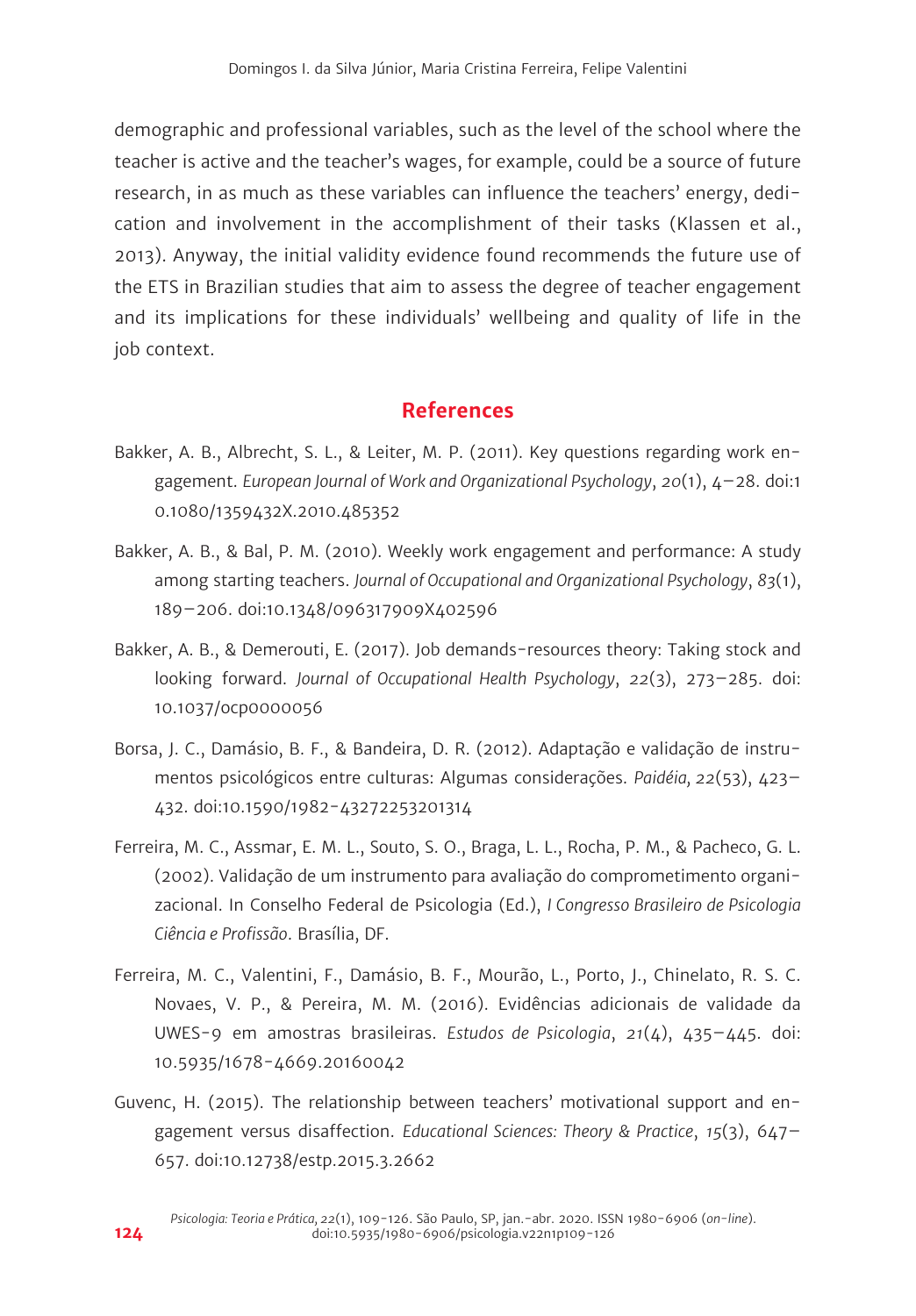- Hakanen, J. J., Bakker, A. B., & Schaufeli, W. B. (2006). Burnout and work engagement among teachers. *Journal of School Psychology*, *43*(6), 495–513. doi:10.1016/j. jsp.2005.11.001
- Høigaarda, R. Giske, R., & Sundsli, K. (2012). Newly qualified teachers' work engagement and teacher efficacy influences on job satisfaction, burnout, and the intention to quit. *European Journal of Teacher Education*, *35*(3), 347–357. doi:10.1080/02619768 .2011.633993
- Klassen, R. M., Aldhafri, S., Mansfield, C. F., Purwanto, E., Siu, A. F. Y., Wong, M. W., & Woods-McConney, A. (2012). Teachers'engagement at work: An international validation study. *The Journal of Experimental Education*, *80*(4), 317–337. doi:10.1080/00 220973.2012.678409
- Klassen, R. M., Yederlen, S., & Durksen, T. L. (2013). Measuring teacher engagement: Development of engaged teachers scale. *Frontline Learning Research*, *1*(2), 33–52. doi:10.14786/flr.v1i2.44
- Meyer, J. P., & Allen, N. J. A. (1991). Three-component conceptualization of organization commitment. *Human Resource Management Review*, *1*(1), 61–98. doi: 10.1016/1053-4822(91)90011-Z
- Miles, J., & Shevlin, M. (2001). *Applying regression and correlation: A guide for students and researchers*. London, UK: Sage Publications.
- Ramos, F. (1999). *El síndrome de burnout*. Madri: Doppel.
- Reise, S. P. (2012). The rediscovery of bifactor measurement models. *Multivariate Behavioral Research*, *47*(5), 667–696. doi:10.1080/00273171.2012.715555
- Rudow, B. (1999). Stress and burnout in the teaching profession: European studies, issues, and research perspectives. In A. M. Huberman (Ed.), *Understanding and preventing teacher burnout: A sourcebook of international research and practice* (pp. 38– 58). New York: Cambridge University Press.
- Schaufeli, W. B. (2013). What is engagement? In C. Truss, K. Alfes, R. Delbridge, A., Shantz, & E. Soane (Eds.), *Employee engagement in theory and practice* (pp. 1–37). London: Routledge.
- Schaufeli, W. B., Bakker, A. B., & Salanova, M. (2006). The measurement of work engagement with a short questionnaire: A cross-national study. *Educational and Psychological Measurement*, *66*(4), 701-716. doi:10.1177/0013164405282471
- Schaufeli, W. B., Salanova, M., González-Romá. V., & Bakker, A. B. (2002). The measurement of engagement and burnout: A confirmatory factor analytic approach. *Journal of Happiness Studies*, *3*(1), 71-92. doi:10.1023/A:1015630930326